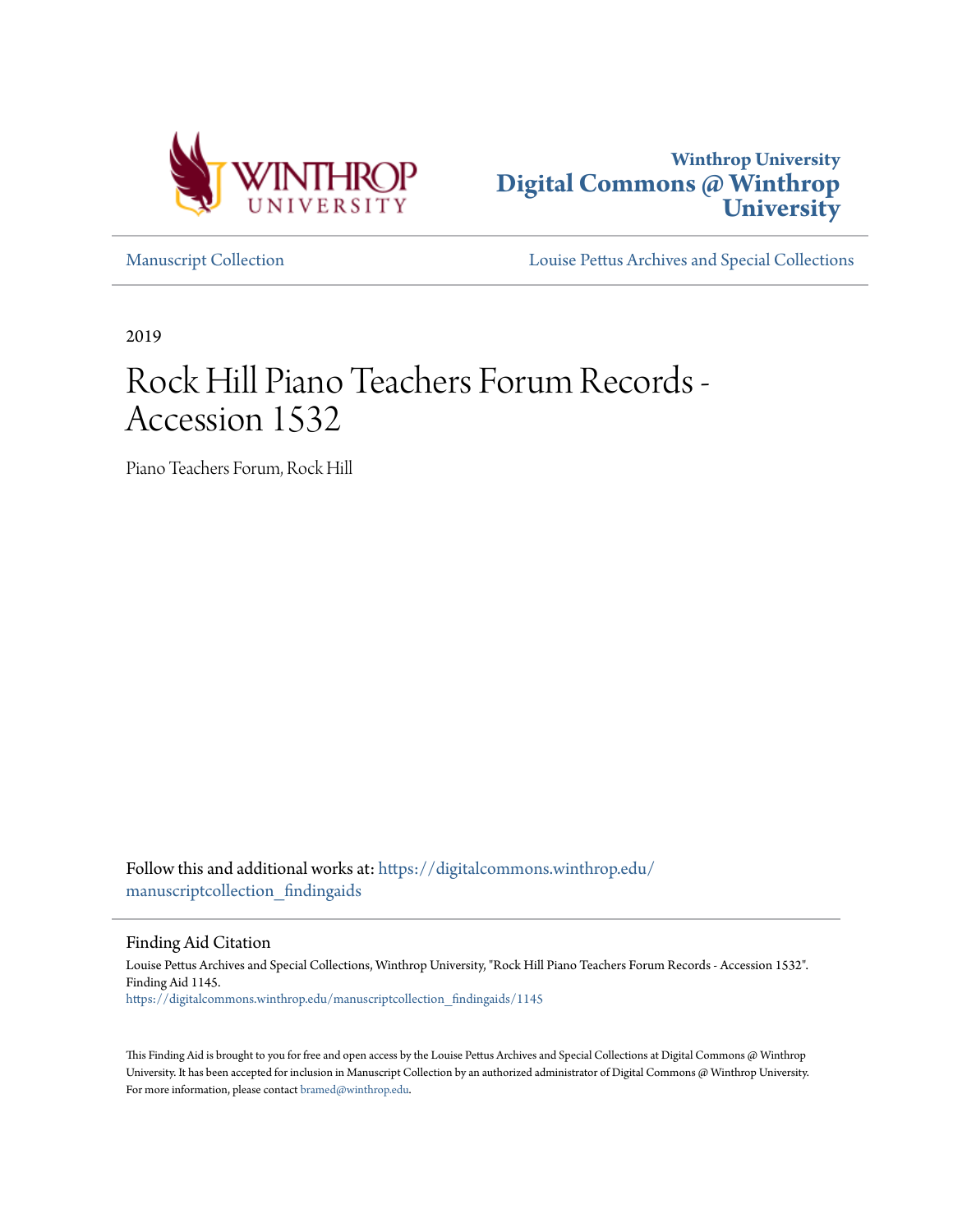## **WINTHROP UNIVERSITY LOUISE PETTUS ARCHIVES & SPECIAL COLLECTIONS**

**MANUSCRIPT COLLECTION**

# **ACCESSION 1532**

# **ROCK HILL PIANO TEACHERS FORUM RECORDS**

1959-1979

1 boxes, 1 folders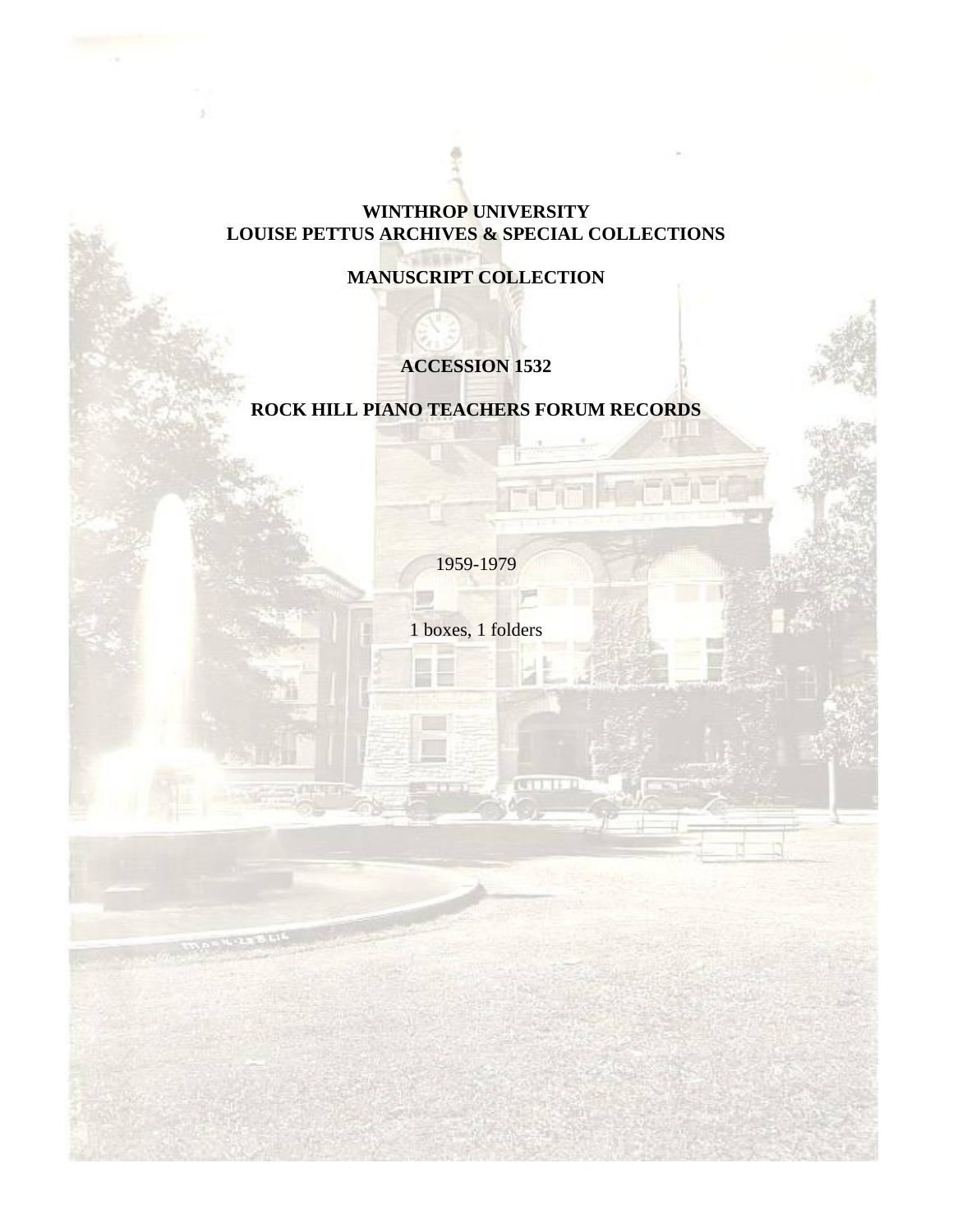#### **WINTHROP UNIVERSITY LOUISE PETTUS ARCHIVES & SPECIAL COLLECTIONS**

#### **MANUSCRIPT COLLECTION**

ADDITIONS: \_\_\_\_, \_\_\_, \_\_\_\_, \_\_\_\_\_ DATE: September 12, 2019

ACC. NO.: **1532** PROCESSED BY: Adam Davies NO. OF SECTIONS: 3

#### **ROCK HILL PIANO TEACHERS FORUM RECORDS**

**I**

The records of the rock Hill Piano Teachers Forum were received from Elizabeth Dreier, by the Archives on February 2, 2016

> Linear feet of shelf space occupied: .50 linear feet Approximate number of pieces: 1000 pieces

Restrictions: Open to researchers under the rules and regulations of the Louise Pettus Archives & Special Collections at Winthrop University.

Literary Rights: For information concerning literary rights please contact the Louise Pettus Archives & Special Collections at Winthrop University.

Scope and Content Note: **The Rock Hill Piano Teachers Forum Records consist of membership lists, application forms, newspaper clippings including ones for the establishment of piano workshops at**  Winthrop and Dr. Robert Pace, famous pianist, starting to offer lessons at Winthrop; correspondences, **minutes of meetings, treasury reports, student recitals including ones of Winthrop students, balance sheets, payment forms, financial statements forms, attendance records, and copies of the constitution and by-laws of the Rock Hill Piano Teachers forum. Also included in the collection are biographical sketches of Robert Pace and copies of Robert Pace's recital sheets.**